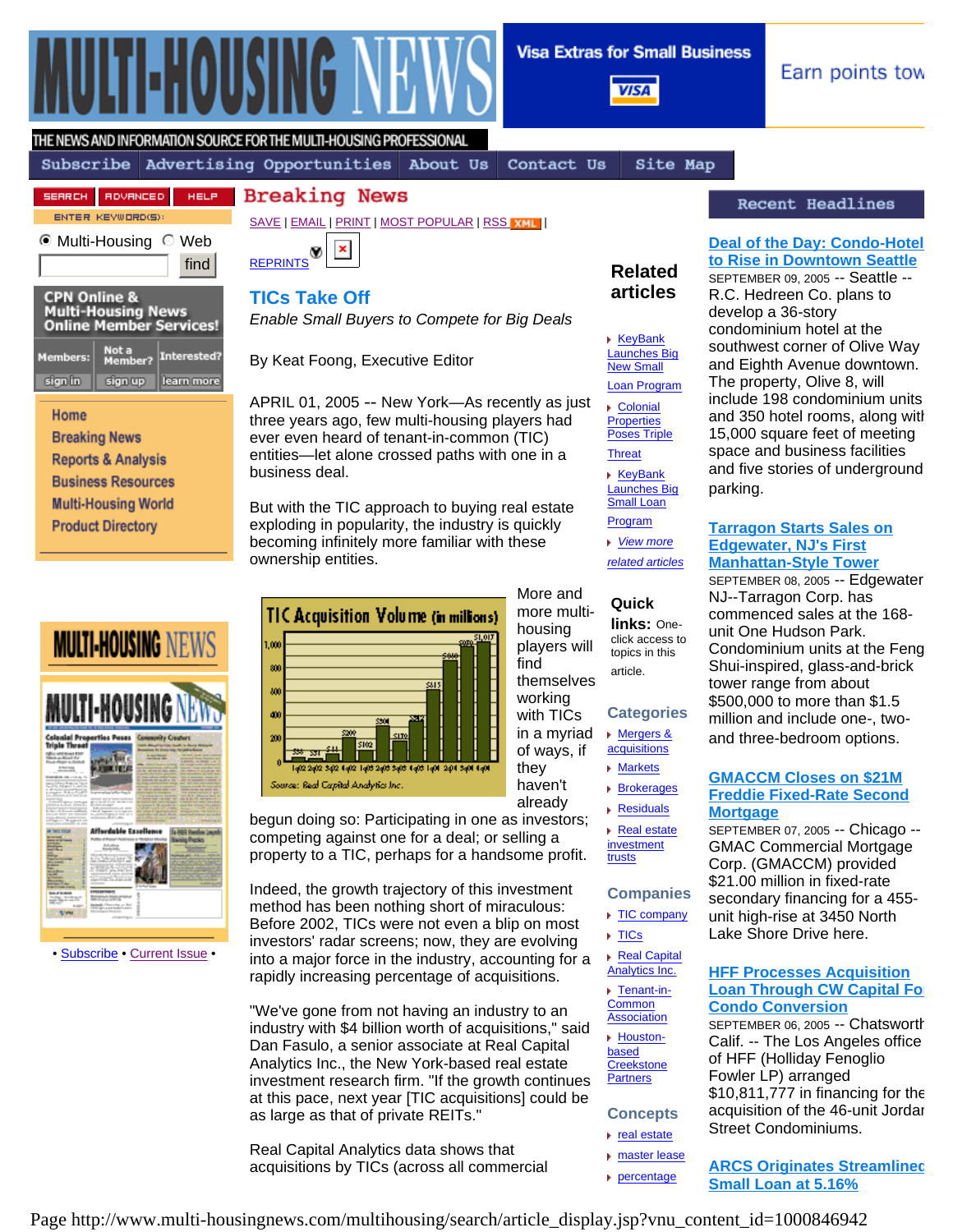### **Ads by Google**

**Real Estate Investments** We give you access to select available

investment properties. www.1031exchangeoptio ns.com

### **Real Estate Trusts** Employ the Top Financial Minds. Trust your Wealth to U.S.

Trust. www.USTrust.com

#### **Office/Industrial Condos** Own commercial real estate! Perfect for owner users &

investors flexxspacecondos.com

| <b>VNU Real Estate</b><br>& Design Network |  |  |
|--------------------------------------------|--|--|
| Architecture                               |  |  |
| Architectural Lighting                     |  |  |
| Contract                                   |  |  |
| Commercial Property News                   |  |  |
| CRES                                       |  |  |
| Hospitality Design                         |  |  |
| Kitchen & Bath Business                    |  |  |
| Multi-Housing News                         |  |  |

property types) has rocketed from \$344 million in 2002 to \$3.5 billion just two years later [see chart]. This data includes the acquisition of properties and portfolios of \$5 million or greater which account for up to 90 percent of the total volume on a dollar basis, said Fasulo.

### **Ticking Off the Benefits**

So for the uninitiated, just what are TICs? TICs are "undivided fractional ownerships" in real property, most commonly used by real estate investors to purchase replacement property in an IRS Section 1031 like-kind exchange

TIC investment vehicles essentially allow small 1031 investors to band together to bid against the big boys for large institutional-quality real estate whose price and size would otherwise have been beyond their reach as individual buyers.

What are the advantages to TICs that have made them so intensely attractive to certain investors? The benefits of investing in TICs vs. reinvesting sales proceeds directly in a real estate property are numerous, according to TIC advocates.

A major edge is convenience, according to Christian Mirner, executive vice president of real estate at 1031 Exchange Options, a Walnut Creek, Calif.-based consultancy which works with TIC investors and TIC sponsors.

Investing in a TIC eliminates the need for the buyer to first identify a suitable like-kind exchange property: At the acquisition stage, TIC sponsors scout out suitable properties and essentially provide turnkey real estate investment services, including performing due diligence and arranging financing (at institutional terms), Mirner said.

Going the TIC route also frees investors from the need to oversee the day-to-day management of the required property. "[The TIC investor] continues to receive the benefits of real estate ownership, but is removed from the day-to-day operation of the real estate," said Mirner.

Another crucial benefit, supporters argue, is that TIC deals give mom-and-pop players the opportunity to partake in the ownership of institutional-quality real estate—which is highly desirable to many investors as these super-sized properties are generally of "higher quality, in good locations and have professional management supported by economies of scale," said Mirner. Therefore, the risk-reward returns for these properties are generally better than what can be obtained in the typical small apartment building, Mirner argued.

And through TICs, the investor is able to obtain greater investment diversification—to spread dollars obtained from the sale of one property over a few different TIC-owned assets and/or geographic regions, added Mirner.

interest

- real property apartment
- property
- **People**
- Christian
- **Mirner** ▶ Dan Fasulo
- $\blacktriangleright$  Tim
- **Snodgrass**
- **F** TICA
- **Mike Frankel**

SEPTEMBER 02, 2005 -- Fairfield, Calif. -- ARCS Commercial Mortgage Co. L.P. announced the closing of \$1.8 million in financing for the Jasmine Garden Apartments, a 28-unit property here.

**SMORT**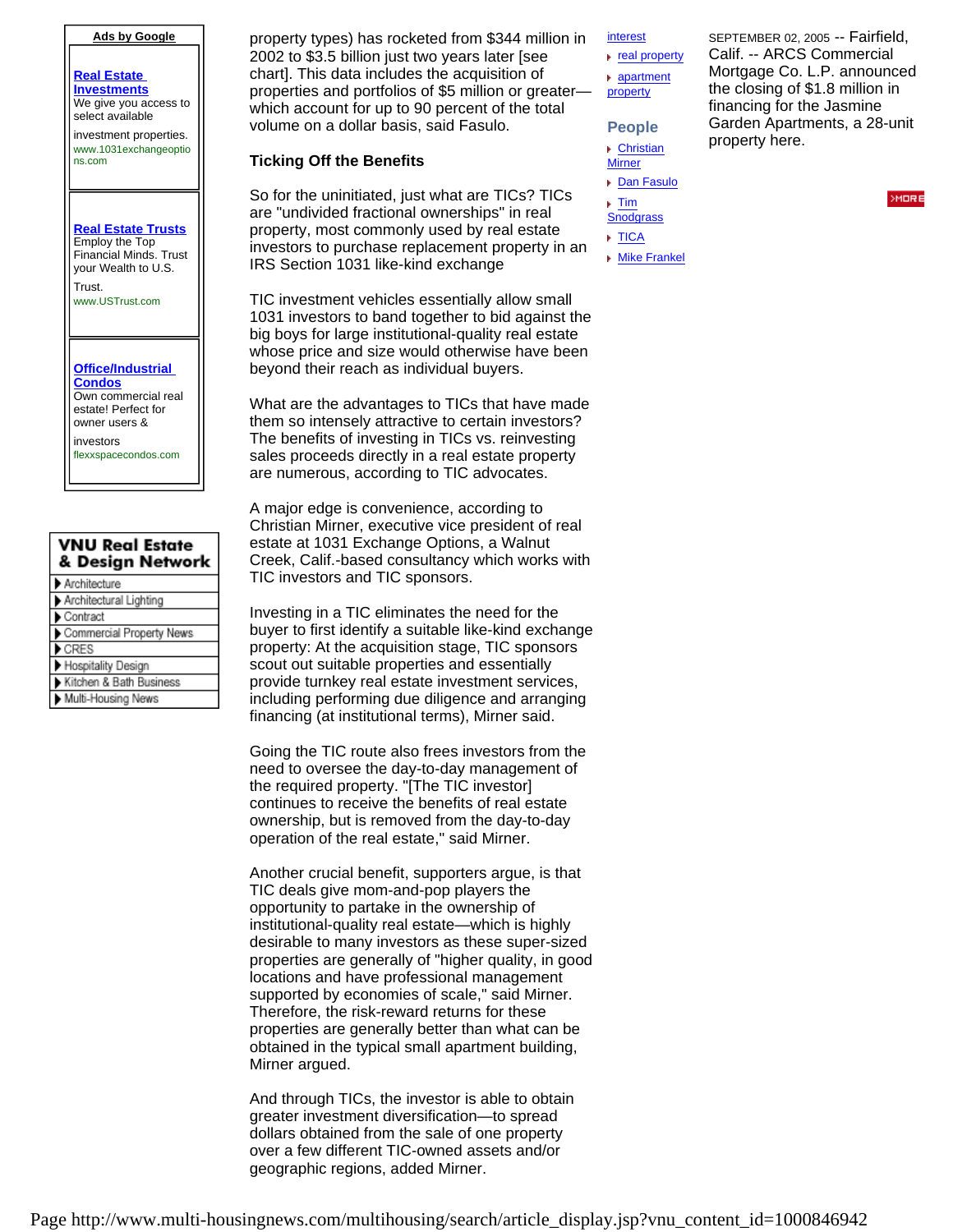The phenomenal growth of TICs in the past three years is attributed to a revenue procedure issued by the IRS on March 19, 2002, which provided guidance on what TIC sponsors needed to do for a TIC interest to be characterized as a real property interest eligible for a 1031 tax-deferred property exchange, explained Tim Snodgrass, president of the Tenant-in-Common Association (TICA), based in Sacramento, Calif. The IRS guidance opened the floodgates for the use of TICs for tax-deferral purposes since 2002.

(Most, but not all, TIC investors are 1031 exchange investors; TICA's Snodgrass ventured that about 20 percent of today's TIC investors are not participating for the purpose of a 1031 taxdeferred exchange. These investors simply like the particular piece of real estate being offered to TIC buyers, he said.)

### **The TIC Process**

It is important to note that a good 90 percent of TIC offerings are issued as securities, as opposed to real estate, so these TIC transactions are subject to SEC disclosure rules and are regulated by the SEC.

"There are disclosure requirements that allow investors to have all the information necessary to make a suitable investment. Everything is disclosed upfront," said Mirner.

Typically, to begin the TIC process, an investor who has just sold or is about to sell a property and wants to defer capital gains tax on it by completing a 1031 exchange contacts a NASDregistered broker/dealer who will match the TIC investor with an appropriate TIC sponsor.

TIC sponsors—there are about 50 of them in the marketplace, with the number "growing everyday," according to Snodgrass—buy properties with the intention of immediately re-selling them (as securities, via a registered broker) to a pool of TIC investors.

The NASD-registered advisors will show the prospective TIC investor the private-placement memorandum for the TIC project concerned. Every TIC project is allowed a maximum of up to 35 TIC investors, and there can be some flexibility in the amount of capital invested by the different investors, he said.

According to TICA, after investing in a deal, each TIC investor receives a separate deed and title insurance for his or her percentage interest in the property. Each investor has the same rights as a single owner, getting one vote on property issues regardless of his or her percentage interest. Generally, decisions regarding the property have to be approved by a unanimous vote, said Snodgrass.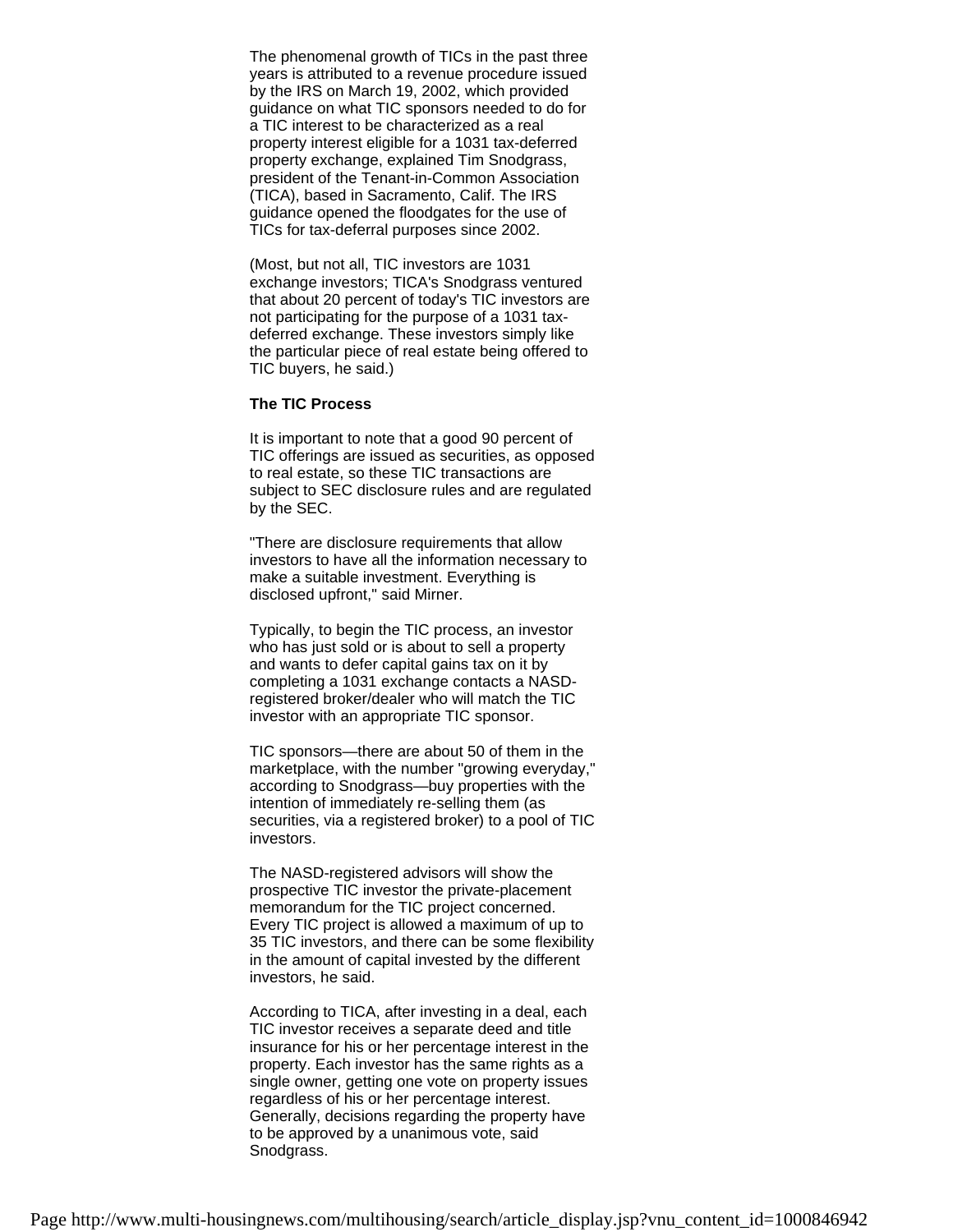TIC entities that own apartment properties typically have a master-lease relationship to the TIC sponsor. Under the master-lease arrangement, the sponsor leases the apartment property back from the TIC sponsors who have purchased it.

The reason for the need for a master lease in apartment TIC deals is a matter of practicality. As property owners, TIC investors themselves would be required to sign leases with any tenants. But in the case of multi-housing properties, which can comprise hundreds of tenants, it is not really feasible for every TIC owner to sign leases with every resident every time someone moves in to an apartment. Hence the sponsor performs the task via a master lease.

According to Timothy Kemper, managing principal in the Atlanta office of the law and accounting firm Reznick Group, the details of the master lease can be a subject of intensive negotiation between the lessee and the lessor.

In some cases, the master-lease holder provides a guaranteed rate of return to the TIC co-owners. TIC investors also can get anywhere from 50 to 75 percent of the profits resulting from the future sale of the property, with the rest going to the sponsor, said Kemper.

Mirner added that total returns for TIC investors have ranged from 13 to 25 percent on an annual basis historically. Going forward, he projects annualized total returns of 11 to 15 percent.

## **Rates of Return**

Houston-based Creekstone Partners, one of the country's largest TIC sponsors, is now guaranteeing a minimum total investment return of 11 to 12 percent IRR on multifamily properties. Creekstone additionally backs up all its master leases with a \$500,000 note to cover any operating shortfalls.

Marc Goldstein, a Creekstone principal and its president, said the company will pay a guaranteed monthly rate of return, currently at a 6.5 to 7 percent annual yield, generally matched to the prevailing market cap rate at the time of the property's acquisition. If rent levels in the apartment community increase during the master lease, the extra income will be shared between the TIC owners and the sponsor company as a management incentive fee, said Goldstein.

As for the terms of the exit, Creekstone Partners typically has a purchase option after five years, at which time the co-investors are obligated to sell the property if Creekstone Partners chooses to follow that route.

Some observers caution that master leases may guarantee monthly returns, but limit the upside to the investor on rent increases and residuals on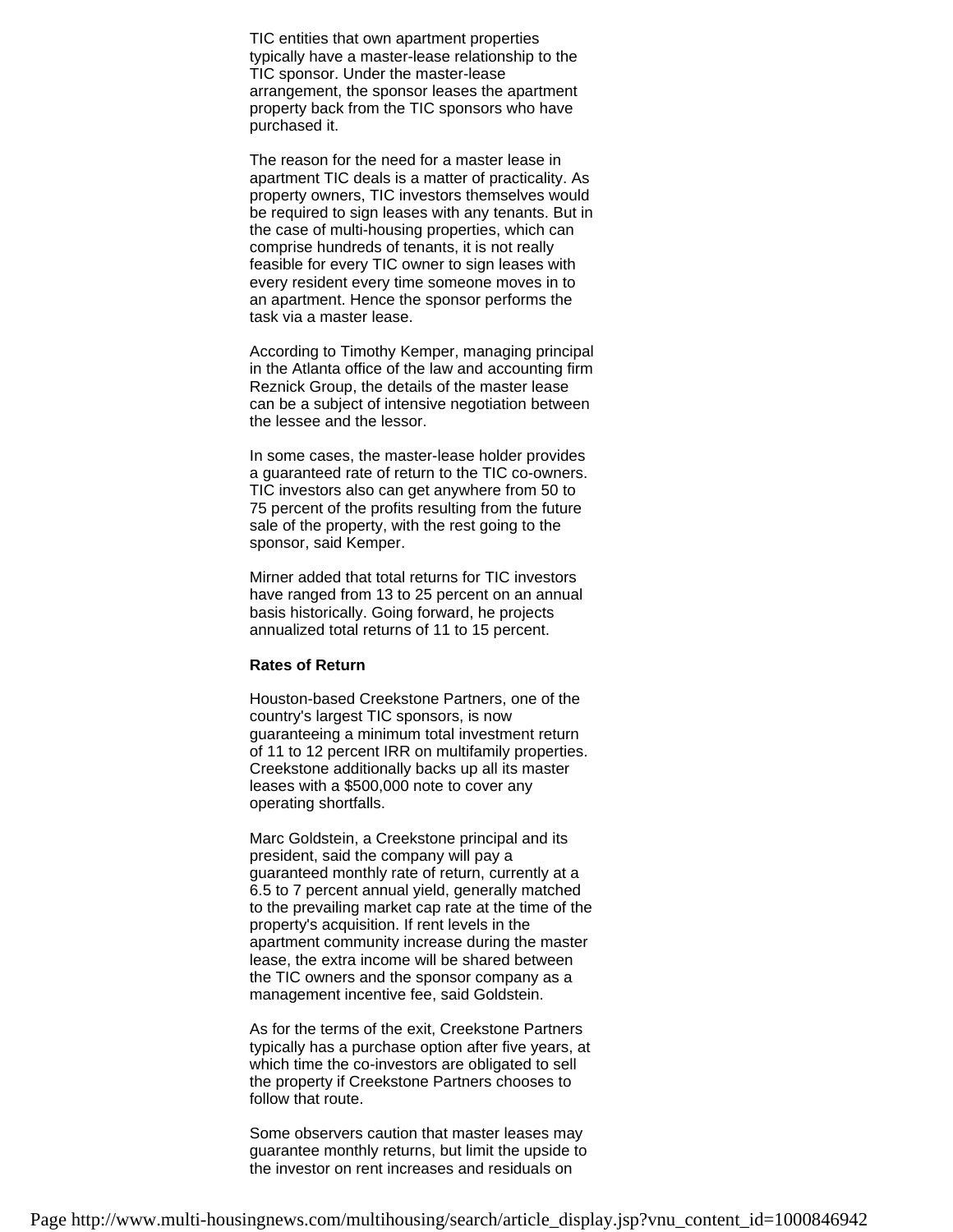the sale of the property. But the New York-based Milestone Group, which was formed by the former principals of the private equity group at Insignia ESG, said that it structures its deals such that the rental upside and residuals are shared with its clients.

"We want TIC investors to be able to benefit from the appreciation of rents and improved performance of the properties," said Jeffrey Goldberg, a principal at the Milestone Group.

## **Deal Drawbacks?**

Some investment advisors have cautioned their clients that the fees charged by TIC sponsors can eat significantly into the TIC investor's returns. There have also been criticisms that some TIC sponsors sell the properties to the TIC investors at a highly marked-up profit to what they have paid for it.

But TIC sponsors said that investors know upfront before they invest—through the offering memorandum what the fees are, at least in the case of TICs that are sold as private-placement securities governed by SEC rules.

"The costs are disclosed. It is in black and white what the investor is paying for—where the [capital] is going to, the amount of money that is going into the ground and not going into the ground," said TICA's Snodgrass. "Nobody has compelled the investors who have placed billions of dollars into this industry to do so. Bottom line is, the investors reason that this is a good investment for their purpose. The market decides. If the fees are too high, nobody would be investing."

Mike Frankel, national director of real estate tax services in the Dallas office of Ernst and Young, advised that investors should make sure they are buying from sponsors that "dot all the I's and cross all the T's." Investors should also demand a very detailed private-placement memorandum that spells out what investors are getting and what the risks are. Investors should know what their exit strategy is, Frankel said, and what the secondary market is for TIC interests for those who want to sell their interests to other investors.

Frankel, who represents TIC sponsors as well as investors, also advises prospective TIC investors to obtain independent tax advice on whether to go ahead with TIC investments. For example, he said, they should perform a present-value analysis of whether it is preferable to defer capital gains tax—but pay ordinary income taxes at higher rates on the TIC cash flow.

# **TICs Shake Up Apartment Acquisition Market**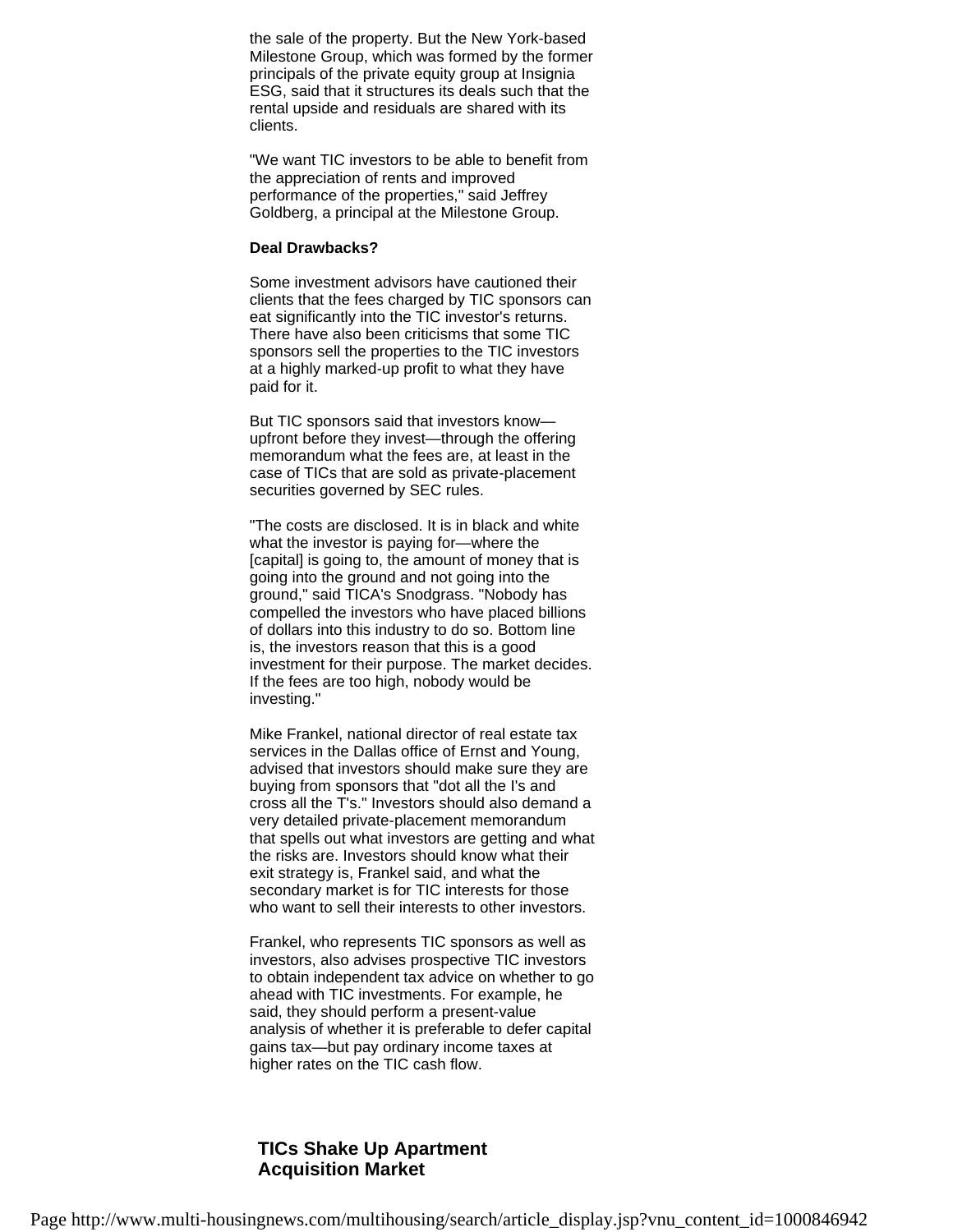New York—Tenant-in-Common (TIC) entities are aggressive new buyers of apartments—so aggressive, in fact, that many see them as frequently overpaying for properties. This, in turn, has led to complaints that the "TIC factor" has caused an overall escalation in the bids would-be buyers have to submit to compete in the superheated multi-housing investment market.

"My [limited] experience has found that [TICs] do overpay," said Brian Ward, CEO of the Seattle-based Orion Residential, an affiliate of Starwood Capital Group Global LLC and a major buyer of institutional-quality multihousing assets. Ward said his company was recently "significantly outbid" by a TIC entity—by roughly \$10 million—on an \$100 million apartment complex asset in Southern California.

Tarak Patolia, head of acquisitions at Sterling American Property Funds in New York, observed that TICs are becoming increasingly prominent players in the multi-housing arena. "Although TICs are relatively new to the market, they are aggressive and they have rapidly grown in size and are absorbing a larger share of the market," Patolia said.

Experienced apartment players say that TICs appear not to be governed by the traditional return parameters that govern multifamily acquisitions. Patolia, for example, surmised that small investors' return expectations may be much lower than larger real estate players. "Smaller investors' return expectations are adjusted to stockmarket returns," said Patolia.

Another possibility that accounts for TICs' aggressiveness is that with the tax benefits they are getting, TIC investors may be able to absorb lower yields and higher prices. "Their capital is motivated by tax [considerations] instead of investment yield," ventured Ward. "This smacks of the old days,